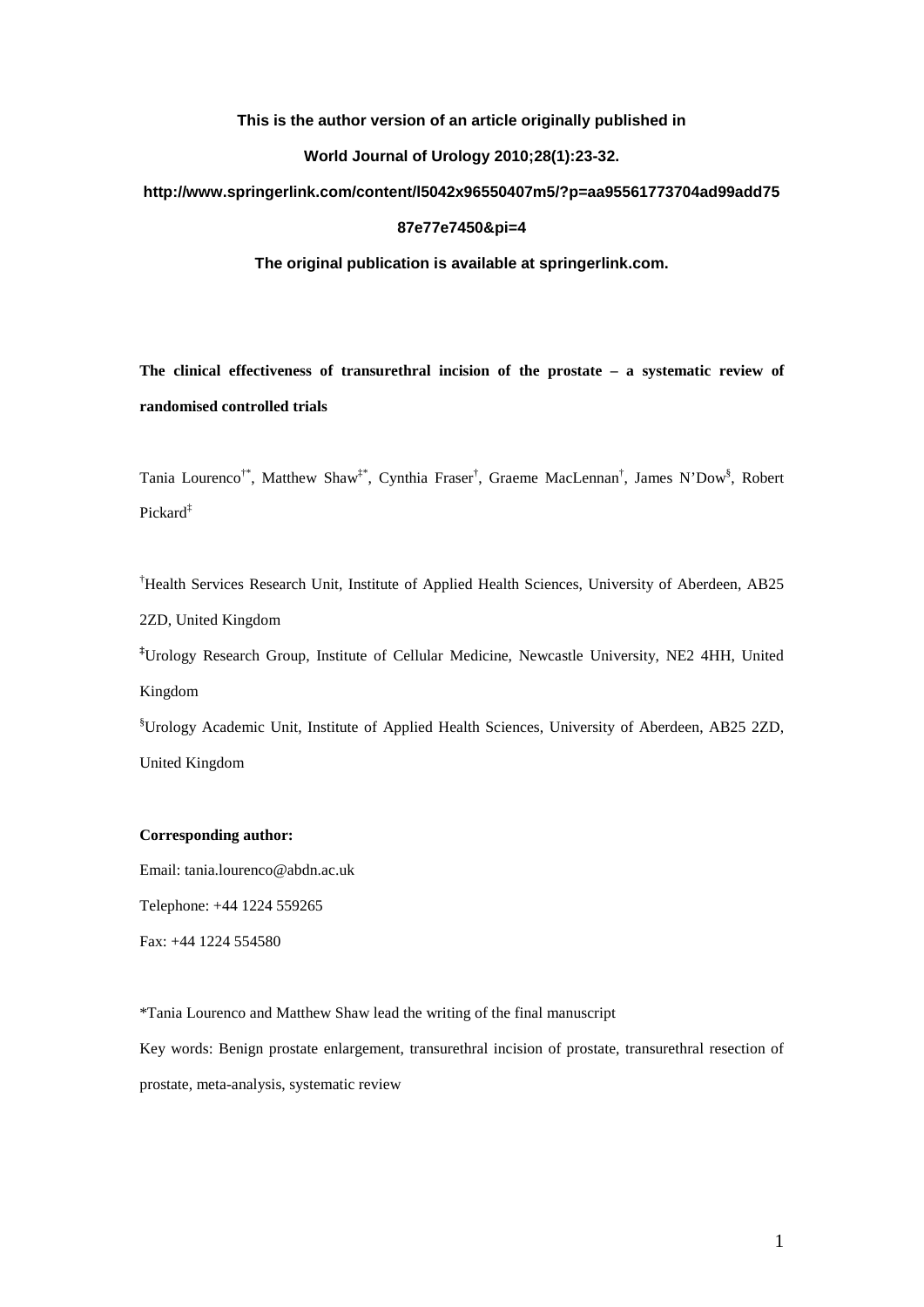# **ABSTRACT**

**Purpose:** Transurethral incision of the prostate gland (TUIP) is perceived as a less morbid surgical alternative to standard transurethral resection of the prostate gland (TURP) for treatment of symptomatic mild to moderate benign prostate enlargement (BPE). We aimed to evaluate comparative clinical effectiveness of the two procedures.

**Methods:** Systematic review and meta-analysis of short and long-term data from randomised controlled trials comparing TUIP with TURP.

**Results:** This review considered data from 795 randomised participants across 10 RCTs of moderate to poor quality eight of which stated an upper limit for prostate size. No difference in the degree of symptomatic improvement was seen between the two procedures. Improvement in peak urine flow rate was lower for TUIP compared to TURP whilst the rate of blood transfusion and TUR syndrome was higher after TURP. Urinary retention, urinary tract infection, strictures and incontinence did not differ between the two approaches, although clinically important differences could not be ruled out. TUIP was associated with a shorter duration of operation and length of hospital stay but a higher re-operation rate.

**Conclusion:** TUIP and TURP appear to offer equivalent symptomatic improvement for men with mild to moderate BPE. Choosing TUIP involves a trade-off between the lower risk of peri-operative morbidity and the higher risk of subsequent re-operation.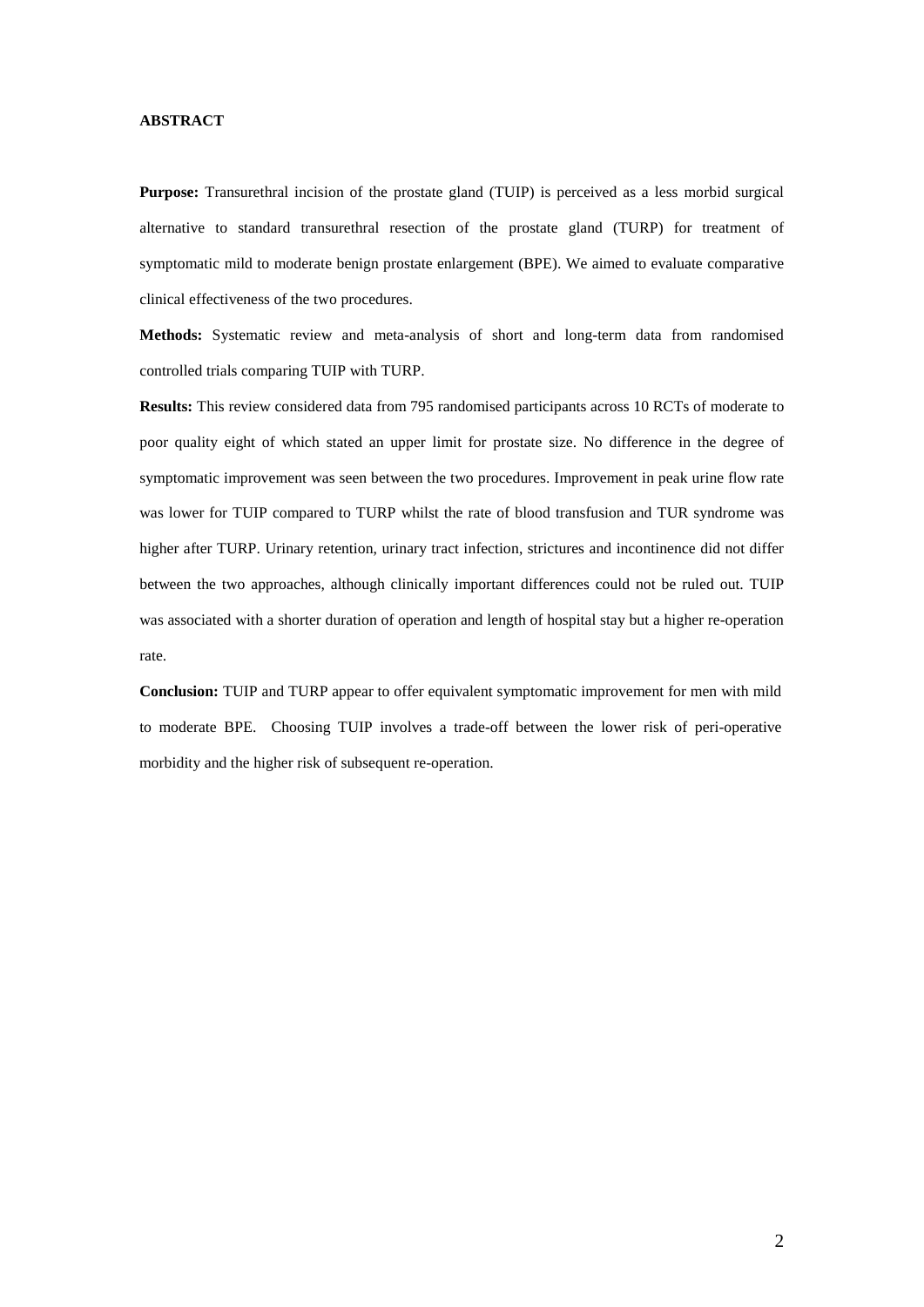## **INTRODUCTION**

Lower urinary tract symptoms (LUTS) presumed due to clinical benign prostate enlargement (BPE) are common, affecting up to 40% of men over 70 years of age [1]. Long-term studies show the progressive nature of clinical BPE related to hyperplasia of the stromal and urothelial components of the gland with both International Prostate Symptom Score (IPSS) and prostate volume increasing with age [2].

The aim of treating BPE is to improve bothersome LUTS and associated quality of life, and to prevent or lessen complications such as urinary retention, infection and deteriorating renal function. Treatment options range from self-monitoring of mild symptoms to drugs and on to surgical intervention.

Surgical treatment of clinical BPE has evolved since the work of Guthrie in the  $19<sup>th</sup>$  century [3] with the development of various endoscopic techniques each with specific advantages and disadvantages; two such techniques are transurethral resection of prostate (TURP) involving diathermy resection of the inner component of the prostate gland, and transurethral incision of prostate (TUIP) involving longitudinal incision of the prostate gland, allowing widening of the bladder neck and prostatic urethra without removal of prostate tissue. Adverse effects associated with TURP such as bleeding, cardiovascular imbalance and sexual dysfunction have driven the search for less invasive alternatives [4]. TUIP has been trialled as a less morbid alternative for men with prostate glands < 30 ml in size, with the suggested advantage of less bleeding and sexual dysfunction [5]. As part of a wide ranging review of surgical treatments for BPE commissioned by the United Kingdom National Institute for Health Research [6], we aimed to evaluate the comparative clinical effectiveness of TUIP against TURP by means of a systematic review of available randomised controlled trials (RCTs).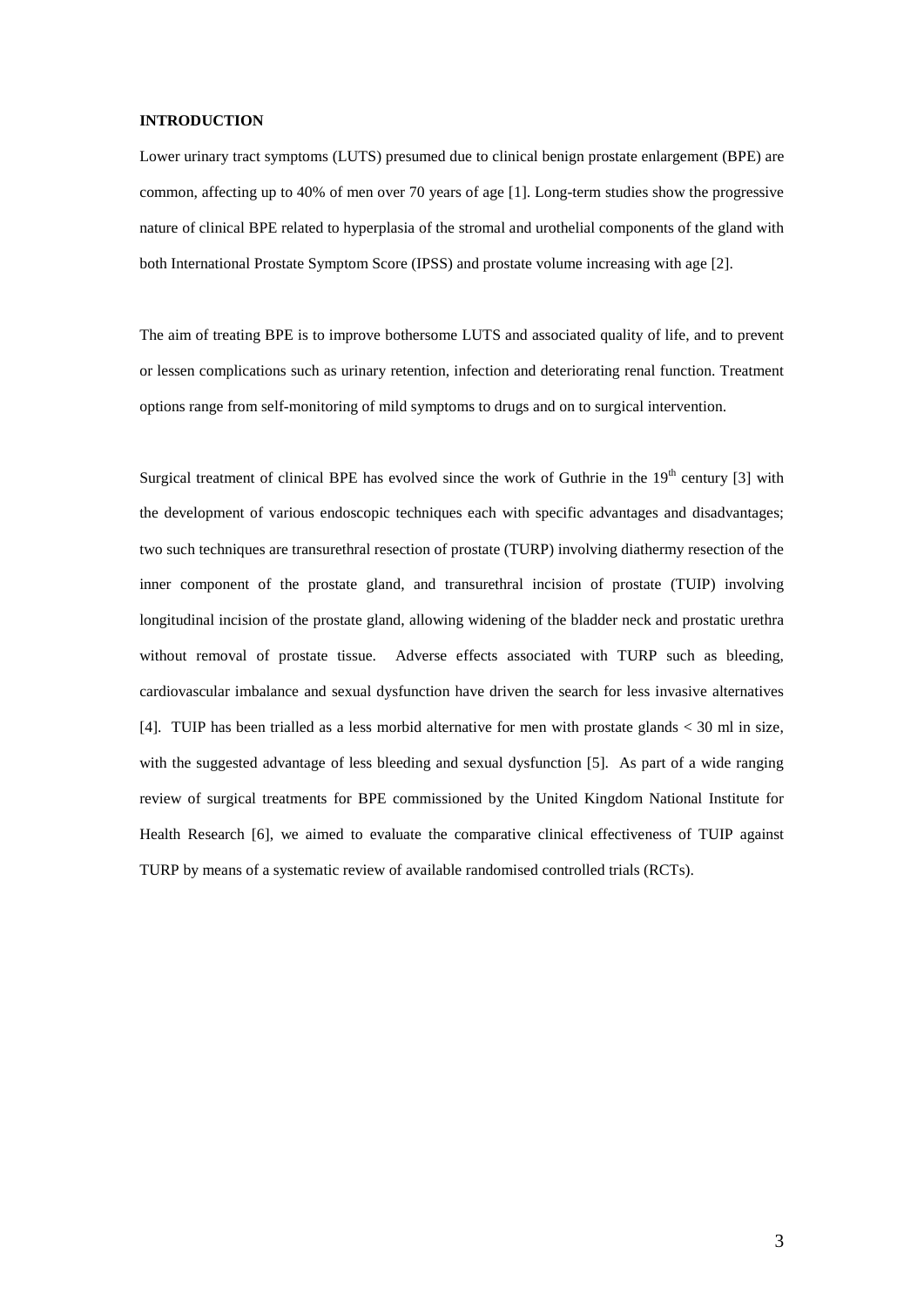## **METHODS**

#### **Searching for the evidence**

Highly sensitive electronic searches, using a combination of database-specific subject headings and text terms, were developed to identify published and unpublished reports of relevant RCTs evaluating the effectiveness of TUIP and TURP for BPE. Bibliographic databases searched including Medline, Embase, Biosis, Science Citation Index, The Cochrane Library, and trials registers. All searches were carried out during March 2006. Recent conference proceedings (European Association of Urology, American Urological Association and the British Association of Urological Surgeons) for the years 2002-5 were also screened. Searches were not restricted by publication year or language. Reference lists of all included studies were scanned to identify additional potentially relevant studies. Full details of the search strategies used have been published [6] or are available from the authors. The titles and abstracts of all papers identified by the search strategy were screened and full-text copies of all potentially relevant studies obtained.

### **Selection and study characteristics**

Individual RCTs of TUIP compared to TURP for BPE were included. Trials reporting men without a clinical diagnosis of BPE were excluded as well as comparisons against conservative management. The pre-specified outcomes are listed in Table 1. Symptom scores measured by the IPSS, the American Urological Association Symptom Index (AUA), or Madsen-Iversen score were eligible. IPSS and AUA scores were considered equivalent and therefore trials using these instruments were combined. The IPSS/AUA symptom questionnaire asks men to rate four voiding symptoms (poor stream, intermittent flow, straining, incomplete emptying) and three storage symptoms (frequency, nocturia, urgency) on a scale from 0 (not present) to 5 (severe) to give a total score ranging from 0 to 35, with symptom severity defined as: mild (0-7), moderate (8-19) or severe (20-35). With Madsen-Iversen scores, patients are rated in terms of the quality of their urinary stream, straining to void, hesitancy, intermittency, bladder emptying, stress incontinence or post void dribbling, urgency, frequency, and nocturia on a scale from 0 to 4 to give a total score ranging from 0 to 27, with symptom severity defined as: mild  $(\leq 10)$ , moderate (10-20) or severe  $(\geq 20)$ . All reports of pre-specified complications were considered regardless of their timing. Bladder neck stenosis and urethral stricture were combined since separate reporting of these complications was inconsistent.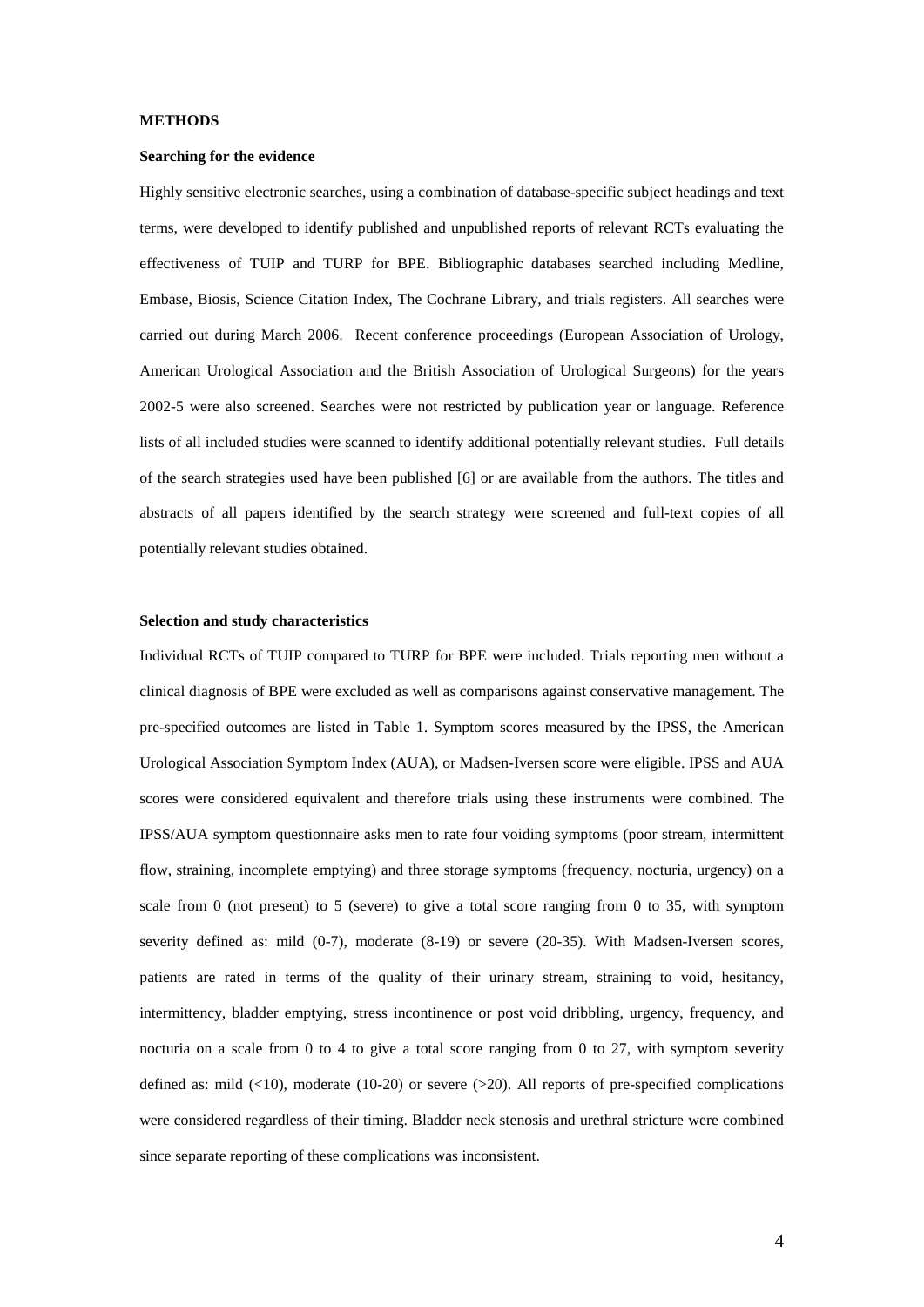#### **Quality assessment strategy**

Two reviewers, working independently, assessed the methodological quality of included studies using an assessment tool drawing on the schema suggested by the NHS Centre for Reviews and Dissemination [7-9].

### **Data extraction strategy**

The titles and abstracts of all papers identified by the search strategy were screened. Two reviewers independently assessed full-text copies of all potentially relevant studies and extracted data from the included studies. The two reviewers recorded details of methodology, interventions, participants' characteristics and outcomes on a data extraction form. Those differences that could not be resolved through discussion were decided by an arbiter. Reviewers were not blinded to the names of the studies' authors, institutions or sources of the reports.

## **Data synthesis**

For trials with multiple publications, only the most complete report for each outcome was included (Appendix). Meta-analysis was performed by combining dichotomous outcome data using the Mantel-Haenszel relative risk (RR) method and for continuous outcome data using the inverse variance weighted mean difference (WMD) method and 95% confidence intervals. Fixed effects models were used for all analyses except peak flow and symptom score where random effects were used due to variability in reporting and statistical heterogeneity (assessed using I- and Chi-squared tests). Other possible reasons for heterogeneity were explored using sensitivity analyses. The meta-analyses were conducted using the standard Cochrane software RevMan 4.2.8.

Due to the lack of uniformity of the data presented by many studies, a qualitative review looking for consistency between studies was also performed. This was supplemented, where appropriate by considering the consistency in the direction of effects using the sign-test.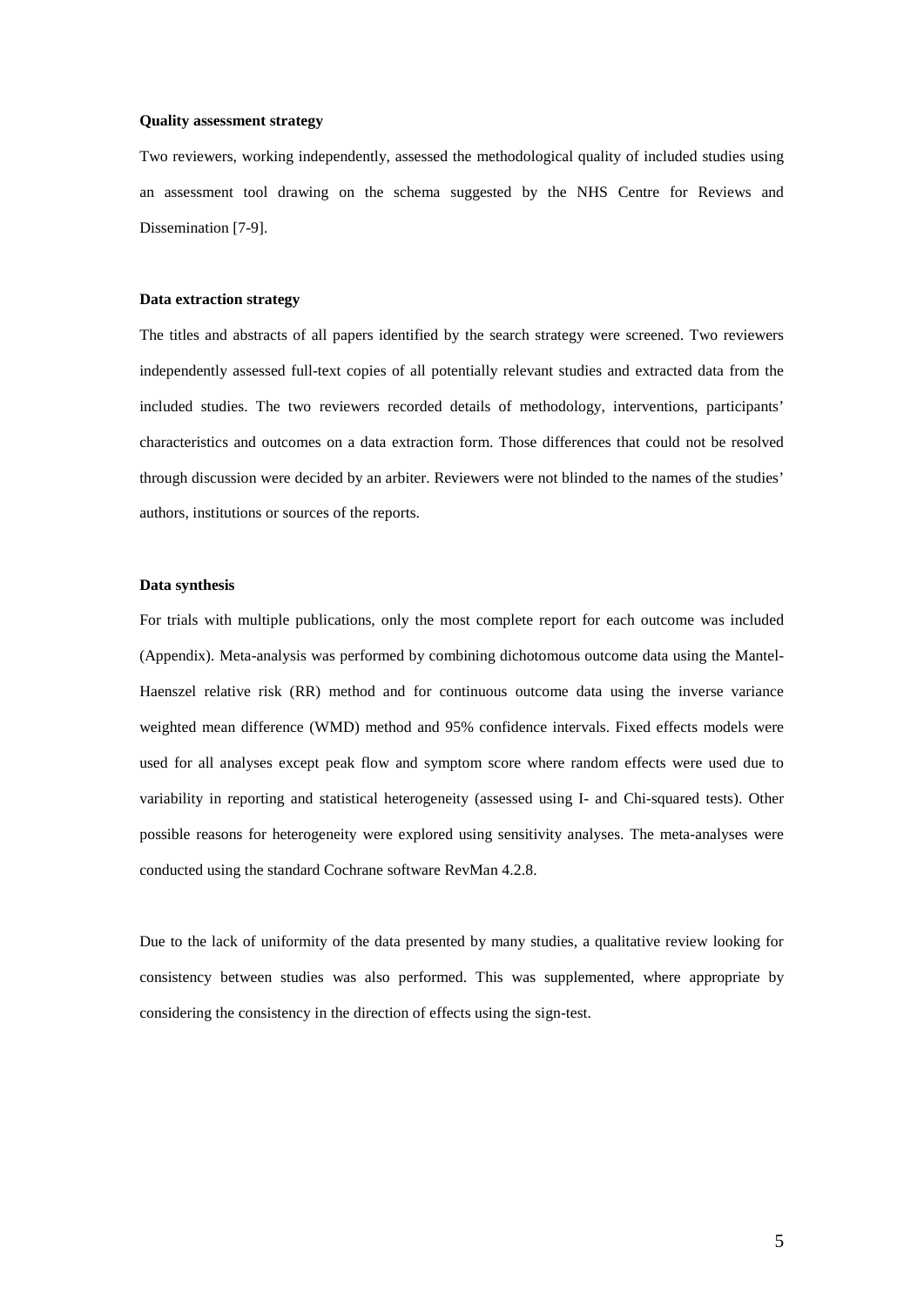#### **RESULTS**

We assessed full-text copies of 621 published articles concerning TURP and TUIP to yield 10 RCTs meeting inclusion criteria for the review which were published in 14 reports and described outcome in 795 men recruited between 1985 and 1991, 392 of whom underwent TUIP and 403 TURP [10-22]. An upper limit of prostate size was explicitly stated as an entry criterion for eight studies with five < 30 ml and three  $< 60$  ml.

# **Quality and characteristics of available evidence**

All RCTs were of similar poor to moderate quality, with the majority failing to provide details about randomisation, treatment allocation concealment and whether the analyses included an intention to treat analysis (Table 2). The included data allowed comparison of 10 relevant outcomes involving 795 participants. Included studies varied in relation to settings and baseline characteristics of the patients, such as severity of the disease and prostate size (Table 3).

### **Assessment of effectiveness**

#### *Symptom scores*

Five [11,13,15,16] studies provided information on symptom scores for patients at 12 months after treatment. Four of these reported change in Madsen-Iversen scores, one reported IPSS scores [18]. Losses to follow-up were high in nearly all studies reporting 12 months follow-up. No clear pattern emerged (sign test,  $p < 0.375$ ): three favoured TURP, one TUIP, and one showed no difference. Only two studies presented data in a form suitable to allow meta-analysis, which showed that the direction of effect was not consistent across the studies (IPSS: mean difference (MD) -1.00, 95% CI -1.73 to -0.27, p = 0.007; Madsen-Iversen: MD 0.34, 95% CI -1.55 to 2.23).

### *Peak Urine Flow rate*

All five studies [11,13,14,16,17] that provided information on the mean or median peak urine flow rate for patients 12 months after surgery reported lower (worse) mean or median peak urine flow rate following TUIP (sign test  $p < 0.03$ ). Synthesis of suitable data [16] showed that peak urine flow rate was lower but this did not reach statistical significance (MD -2.71, 95% CI -5.77 to 0.35, p = 0.08).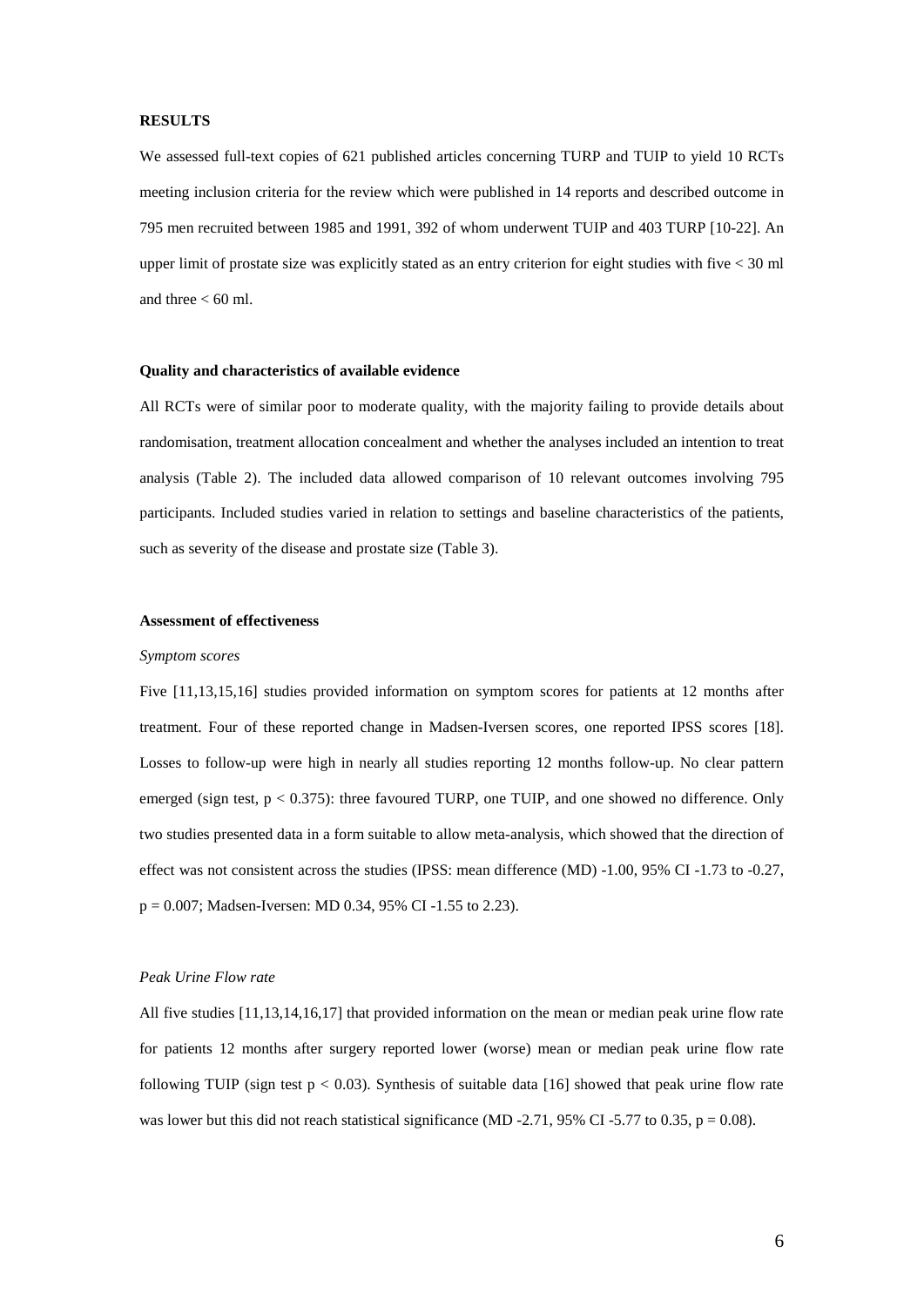### *Morbidity*

Seven RCTs [11-14,17,19,20] provided information on need for blood transfusion. There were fewer blood transfusions following TUIP in all except one trial [12] reporting no transfusions in either group (Figure 1: 3/266 (11%) versus 77/272 (28%) RR = 0.06, 95% CI 0.03 to 0.16, p < 0.001).

TUR syndrome information was reported in two studies [17,19]. No cases of a TUR syndrome were recorded in patients undergoing TUIP. Conversely, 6.4% of the patients (all in one trial) allocated to TURP had TUR syndrome [17] (Figure 1: 0/139 versus 7/140, RR = 0.07, 95% CI 0.00 to 1.15, p = 0.06).

Meta-analysis of studies reporting data on urinary retention [13,14,15,19], urinary tract infection [17], stricture [11,12,14,15,17,19], and incontinence [14,17,19] showed that there were no statistically significant differences between TUIP and TURP (Figure 1). Clinically important differences could not be ruled-out as the size and direction of effect varied across studies and the confidence intervals were wide. Also, definitions of strictures, incontinence and length of follow-up varied across studies.

Seven studies [11,12,15-17,21] reported sexual dysfunction information. The risk of retrograde ejaculation was lower for men following TUIP than after TURP (Figure 2: 46/195 (23.5%) versus 88/189 (46.5%) RR 0.51, 95% CI 0.38 to 0.68,  $p < 0.001$ ), whereas, there was no statistically significant difference in terms of erectile dysfunction between the two groups (Figure 2: 4/119 (3.4% versus  $6/103$  (5.8%), RR 0.61, 95% CI 0.17 to 2.20, p = 0.45).

# *Descriptors of care*

Seven studies [11-15,17,19] provided information on duration of operation and another seven studies [11,12,14,15,17,19,20] detailed length of hospital stay. In all studies duration of operation was shorter in the TUIP group (sign test  $p < 0.01$ ). Two studies [12, 19] reported data suitable for synthesis and the average duration of TUIP was 18.9 minutes shorter than TURP (Figure 3: 95% CI -24.13 to -13.67, p  $\lt$ 0.001). Meta-analysis of two studies [12, 19] showed that the average length of hospital stay was also significantly shorter following TUIP (Figure 3: WMD -2.26, 95% CI -3.81 to -0.71,  $p = 0.004$ ). Metaanalysis of six trials showed that the need for re-operation was more common after TUIP than after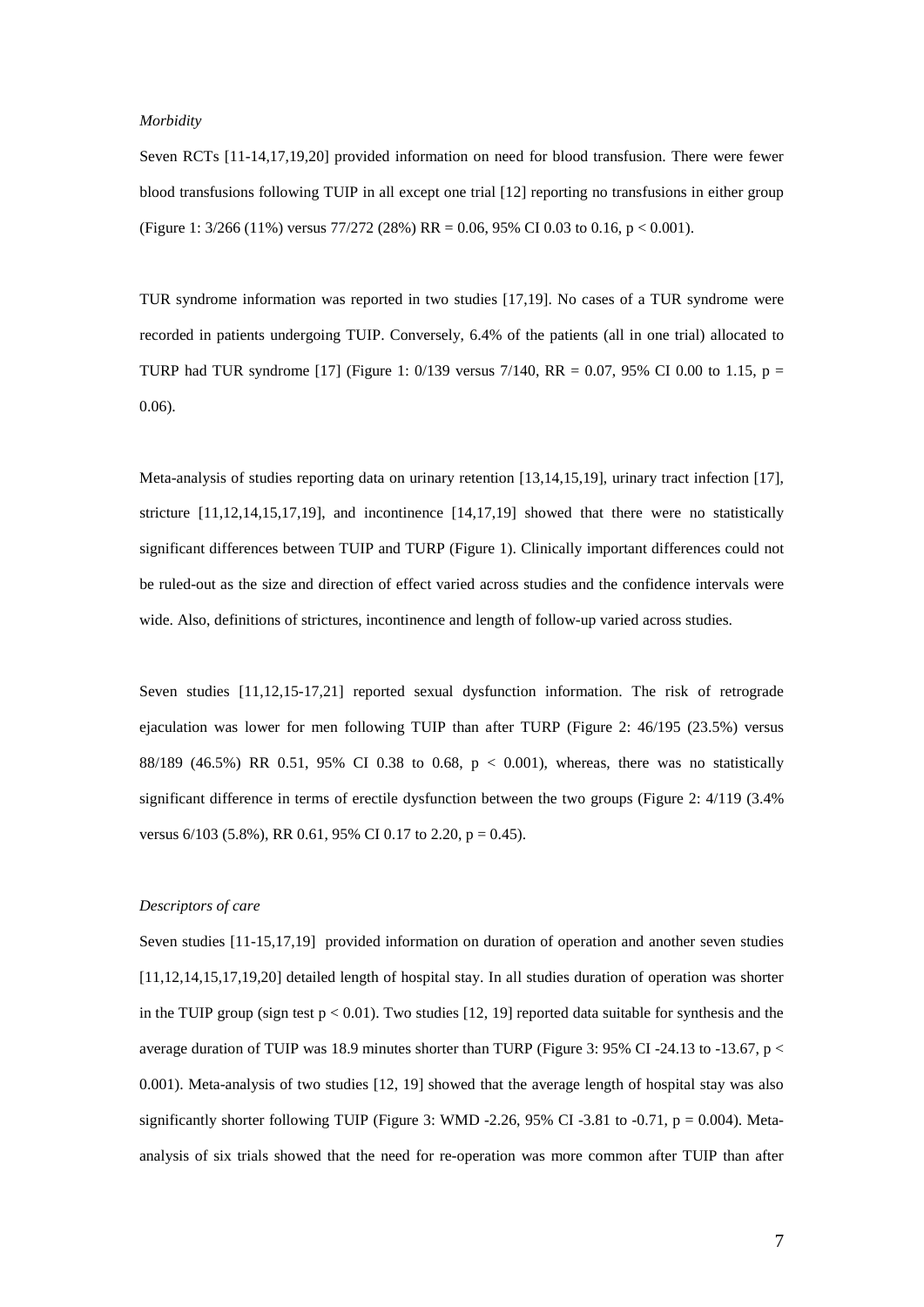TURP [10,11,13-16] (Figure 3: 36/196 (18.4% versus 14/195 (7.2%), RR 2.40, 95% CI 1.37 to 4.21, p  $< 0.01$ ). It should be noted that differences between studies in timing and completeness of follow-up may have introduced bias and we have therefore tabulated data used for this analysis (Table 4).

# **DISCUSSION**

Our search strategy identified 621 articles concerning TURP and TUIP of which 14 reported data from 10 RCTs. The included subjects had mainly mild to moderate BPE. No clear evidence of superiority emerged on meta-analysis regarding our primary outcome of improvement in symptom score at 12 months but analysis was hampered by high drop-out rates and by only two trials reporting data in suitable format. Consideration of a further four trials was supportive of this finding with no consistent pattern of relative effectiveness. A single report found that equivalence of symptomatic benefit persisted for up to five years [13]. In contrast, TURP was clearly superior in terms of urodynamic improvement with a consistent and statistically significant greater increase in peak urinary flow rate [10-17]. The equivalence of patient-reported outcome suggests that men with mild to moderate of BPE would be content with the symptom improvement gained with TUIP. Clinicians however are likely to have some concerns regarding the inferior efficacy of the procedure in correcting bladder outlet obstruction.

To balance this concern, TUIP does demonstrate further advantages in terms of reduced co-morbidity and hospitalisation. Blood transfusion rates are used as a proxy measure of blood loss and were significantly lower with TUIP. It should be noted that subjects recruited for the included trials were all treated prior to 1991. Equipment, peri-operative care and standards of training for urologists performing TURP have all improved over the past 20 years reflected in current transfusion rates of < 2.5% [23]. Avoidance of TUR syndrome appears to be an advantage of TUIP since although a rare complication, it can be life-threatening [17,19]; it should be noted however that prostate size was not explicitly reported by these studies. TUIP did not show advantage in terms of reducing the risk of longer term adverse effects such as urinary incontinence, erectile dysfunction or stricture formation although reporting of these events was inconsistent and important differences could have been missed. Meta-analysis did however confirm lower rates of ejaculatory dysfunction following TUIP with a 50% risk reduction. This is likely to be an important issue for sexually active men with isolated bladder neck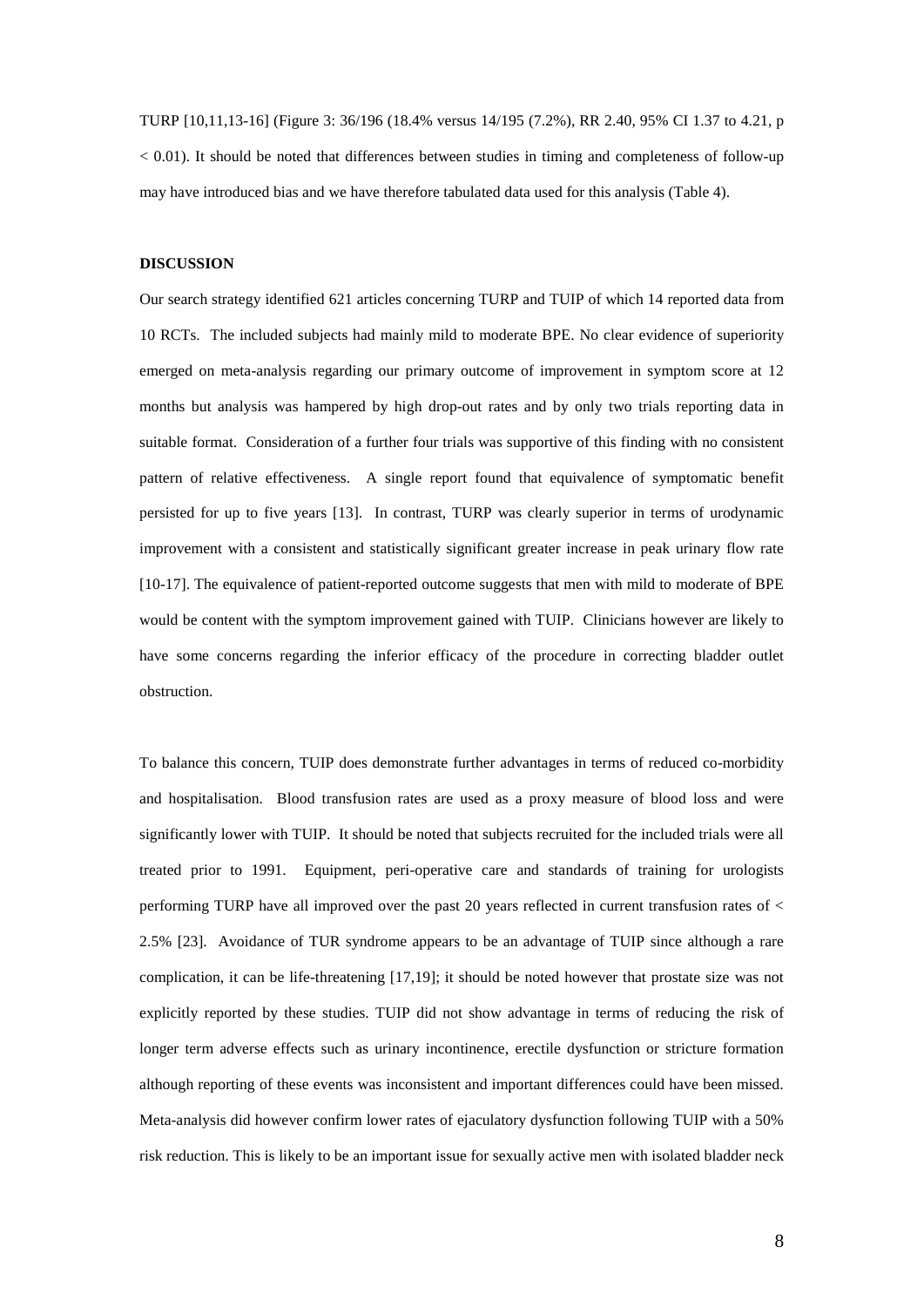hypertrophy, but this adverse effect does not seem to be bothersome for most men undergoing surgery for BPE [24].

In terms of treatment cost, TUIP shows benefit in terms of reducing operating time and hospital stay but this must be balanced by increased expenditure due to the higher rate of re-operation in the longer term. Ideally these variables would need inclusion with effectiveness data in a formal analysis of costeffectiveness to determine any overall advantage for TUIP.

In broad terms, results from our systematic review and meta-analysis are in agreement with those published in a previous study by Yang and colleagues [25]. Our review identified two additional studies [18,20] and we were unable to include unpublished data that Yang and colleagues obtained from trial report Authors, but these differences in included data did not affect key findings such as equivalence of symptomatic improvement and superior urodynamic outcome for TURP. In contrast to Yang et al. [25], we found a significantly higher risk of re-operation following TUIP which, if truly reflective of outcome, would have an important bearing on cost-effectiveness. Our decision to exclude data from two trials [12,19] on pre-stated methodological criteria together with differences in statistical methodology used for data synthesis may have contributed to this differing finding, and illustrate that assumptions made during systematic review can change conclusions. Increased re-operation rate following TUIP is a factor that men deciding between the two techniques will have to trade off against decreased risk of adverse effects. For these reasons we feel that the present systematic review does provide a value to the urological community by reinforcing the key findings of Yang and colleagues using a different methodology and by clarifying potentially important differences such as re-operation rates. This will be helpful for those charged with guideline development and makers of health policy.

We used current recommended methodology for this review which included quality assessment of included trials. As has been previously noted [25] trial quality in this area is variable although we do acknowledge the procedural difficulties in conducting and reporting comparative trials of surgical treatments. The majority of studies were conducted and reported prior to the formulation of CONSORT guidelines which may partly explain the wide variation in reporting practice and in particular the fact that results concerning primary outcomes were generally reported in a format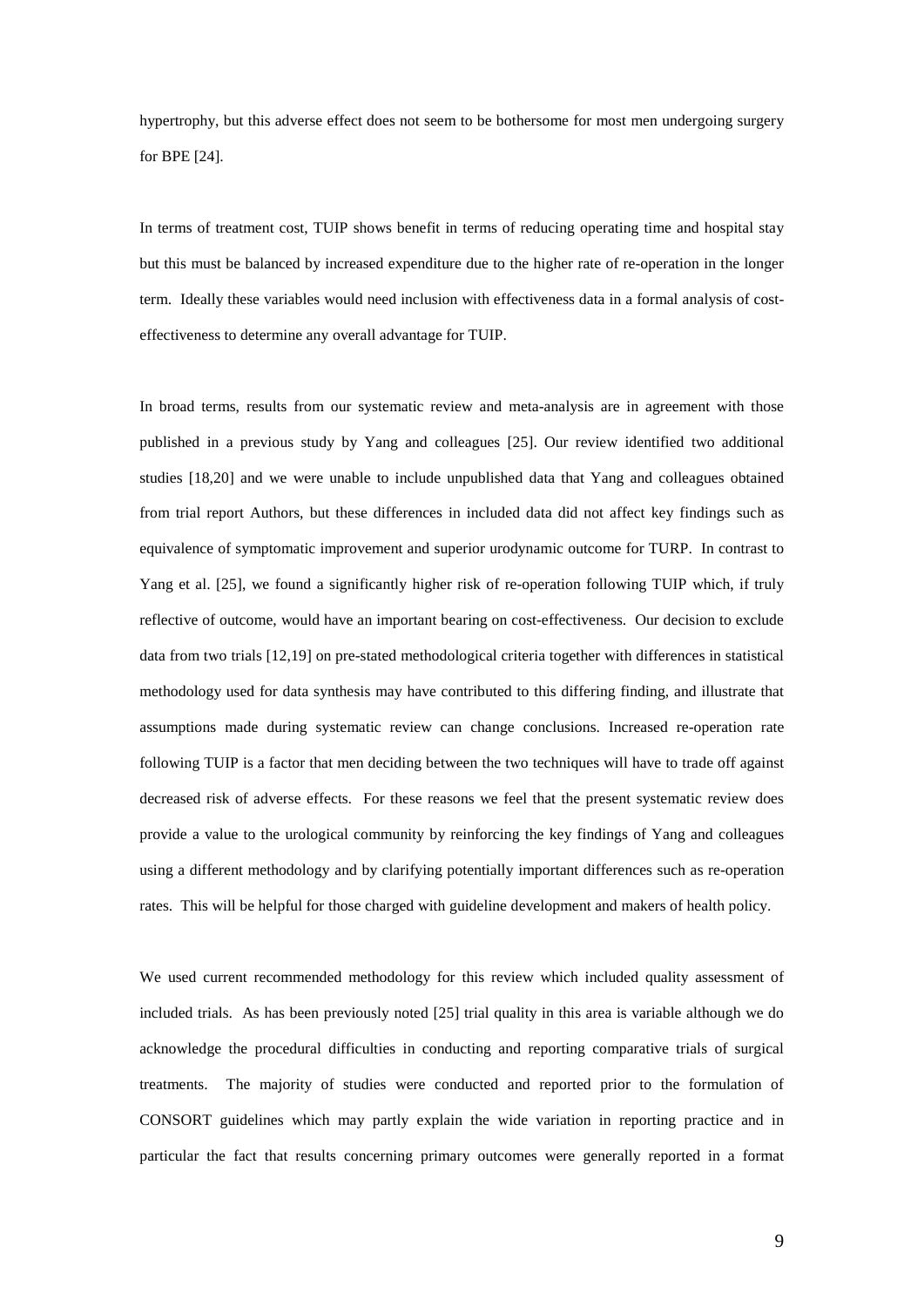unsuited to meta-analysis. A common failing with such trials is loss to follow-up which compromises the certainty of comparative analysis of long-term outcome, a key measure in the study of treatment of chronic and recurring health problems such as BPE.

# Conclusion

This systematic review of available RCTs comparing TUIP and TURP for treatment of mild-moderate BPE has shown TUIP to give equivalent symptomatic improvement accompanied by a reduction in risk of adverse effects. Approximately 2,500 such procedures are carried out annually in England compared to about 25,000 TURP suggesting that it continues to be under-utilised [26]. Ideally an adequately powered, multi-centre RCT comparing TUIP and TURP should be performed but this is unlikely to be funded due to the advancement of other technologies such as laser energy to more safely ablate the prostate together with the long follow-up required to assess reoperation rate. It is possible however that the procedure could be included in long-term 'tracker' trials linked to patient or clinician preference to better determine longer term clinical effectiveness and cost-effectiveness.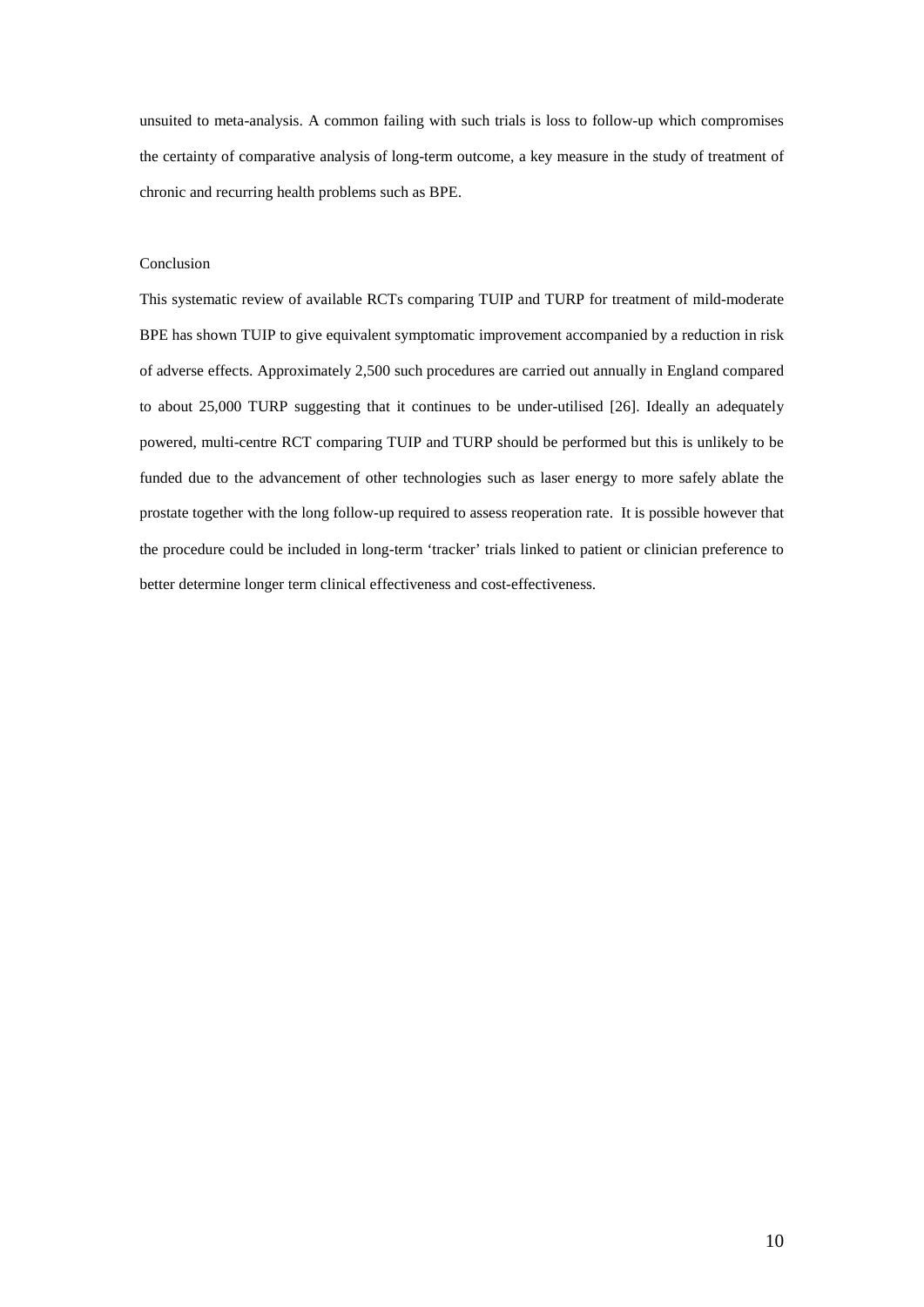## **ACKNOWLEDGEMENTS**

The authors are grateful to Bronwyn Davidson for secretarial support.

Work on the review was funded by the United Kingdom National Institute for Health Research Health Technology Assessment Programme (project number 04/38/03). The Health Services Research Unit is core funded by the Chief Scientist Office of the Scottish Government Health Directorates. The views expressed in this paper are those of the authors not the institutions providing funding. An extensive monograph describing the whole project of which this analysis is a part is available for open access (Lourenco T, Armstrong N, N'Dow J, Nabi G, Deverill M, Pickard R, Vale L, Maclennan G, Fraser C, McClinton S, Wong S, Coutts A, Mowatt G, Grant A. Systematic review and economic modelling of effectiveness and cost utility of surgical treatments for men with benign prostatic enlargement. Health Technology Assessment 2008; 12: 1-516).

# **CONFLICT OF INTEREST STATEMENT**

None.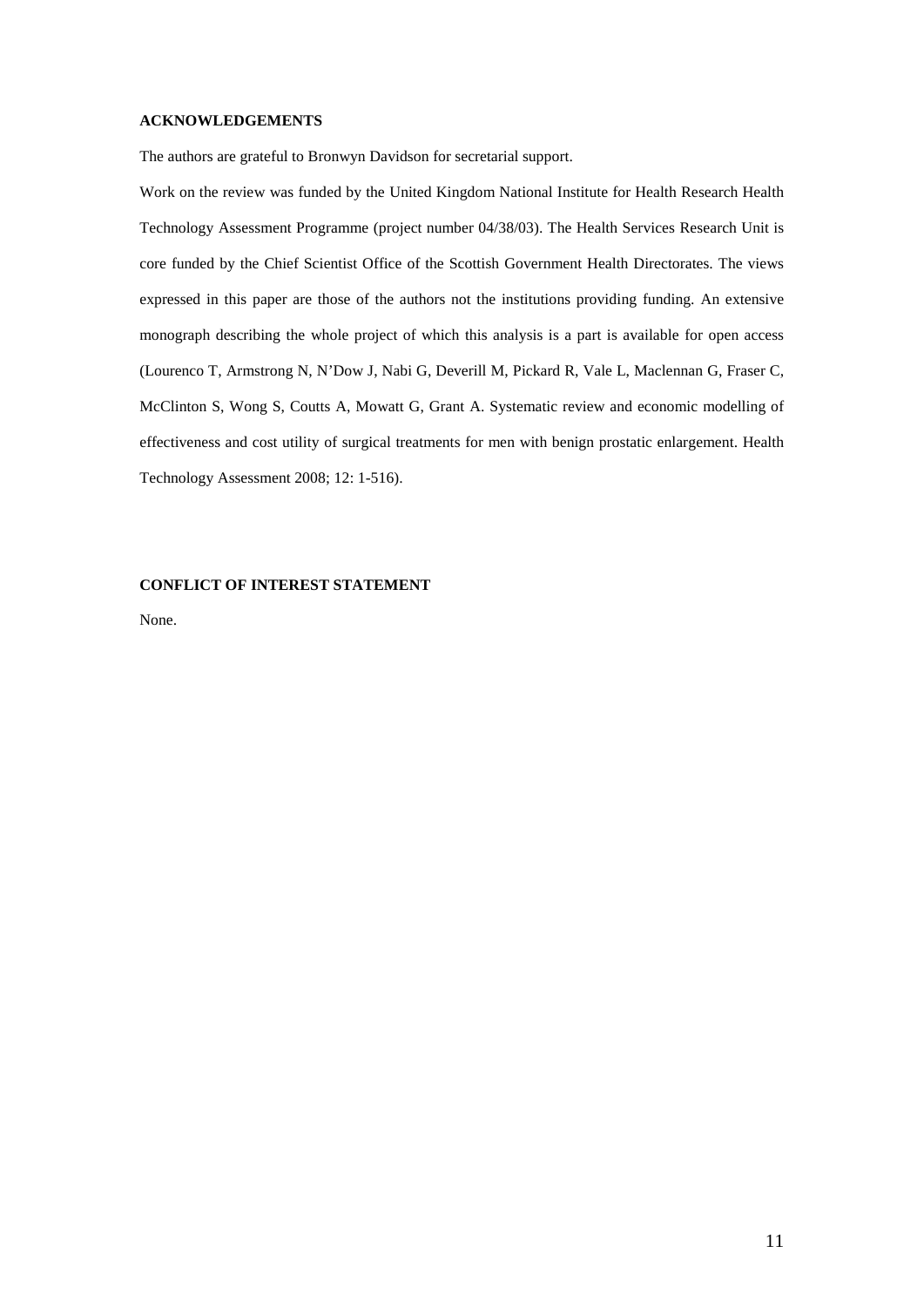### **REFERENCES**

- 1. Boyle P, Robertson C, Mazzetta C et al (2003) The prevalence of lower urinary tract symptoms in men and women in four centres. The UrEpik study. BJU Int 92:409-414
- 2. Sarma AV, Jacobsen SJ, Girman CJ et al (2002) Concomitant longitudinal changes in frequency of and bother from lower urinary tract symptoms in community dwelling men. U Urol 168:1446-1452
- 3. Hedlund H, Ek A (1985) Ejaculation and sexual function after endoscopic bladder neck incision. Br J Urol 57:164-167
- 4. Emberton M, Neal DE, Black N, Fordham M, Harrison M, McBrien MP, Williams RE, McPherson K, Develin HB (1996) The effect of prostatectomy on symptom severity and quality of life. Br J Urol 77:233-237
- 5. Abrams PH, Farrar DJ, Turner-Warwick RT, Whiteside CG, Feneley RC (1979) The results of prostatectomy: a symptomatic and urodynamic analysis of 152 patients. J Urol 121:640-642
- 6. Lourenco T, Armstrong N, N'Dow J, Nabi G, Deverill M, Pickard R, Vale L, Maclennan G, Fraser C, McClinton S, Wong S, Coutts A, Mowatt G, Grant A (2008) Systematic review and economic modelling of effectiveness and cost utility of surgical treatments for men with benign prostatic enlargement. Health Technology Assessment 12 (35)..
- 7. Systematic Reviews (2008). CRD's guidance for undertaking reviews in health care. Centre for Reviews and Dissemination, University of York. ISBN-978-1-900640-47-3
- 8. Verhagen AP, de Vet HCW, de Bie RA, Kessels AGH, Boers M, Bouter LM, et al (1998) A criteria list for quality assessment of randomized clinical trials for conducting systematic reviews developed by Delphi Consensus*.* J Clin Epidemiol 51:1235-41
- 9. Downs S, Black N (1998) The feasibility of creating a checklist for the assessment of the methodological quality both of randomised and non-randomised studies of health care interventions*.* Journal of Epidemiology & Community Health 52:377-84
- 10. Christensen MM, Aagaard J, Madsen PO (1990) Transurethral resection versus transurethral incision of the prostate. A prospective randomized study*.* Urol Clin North Am 17:621-30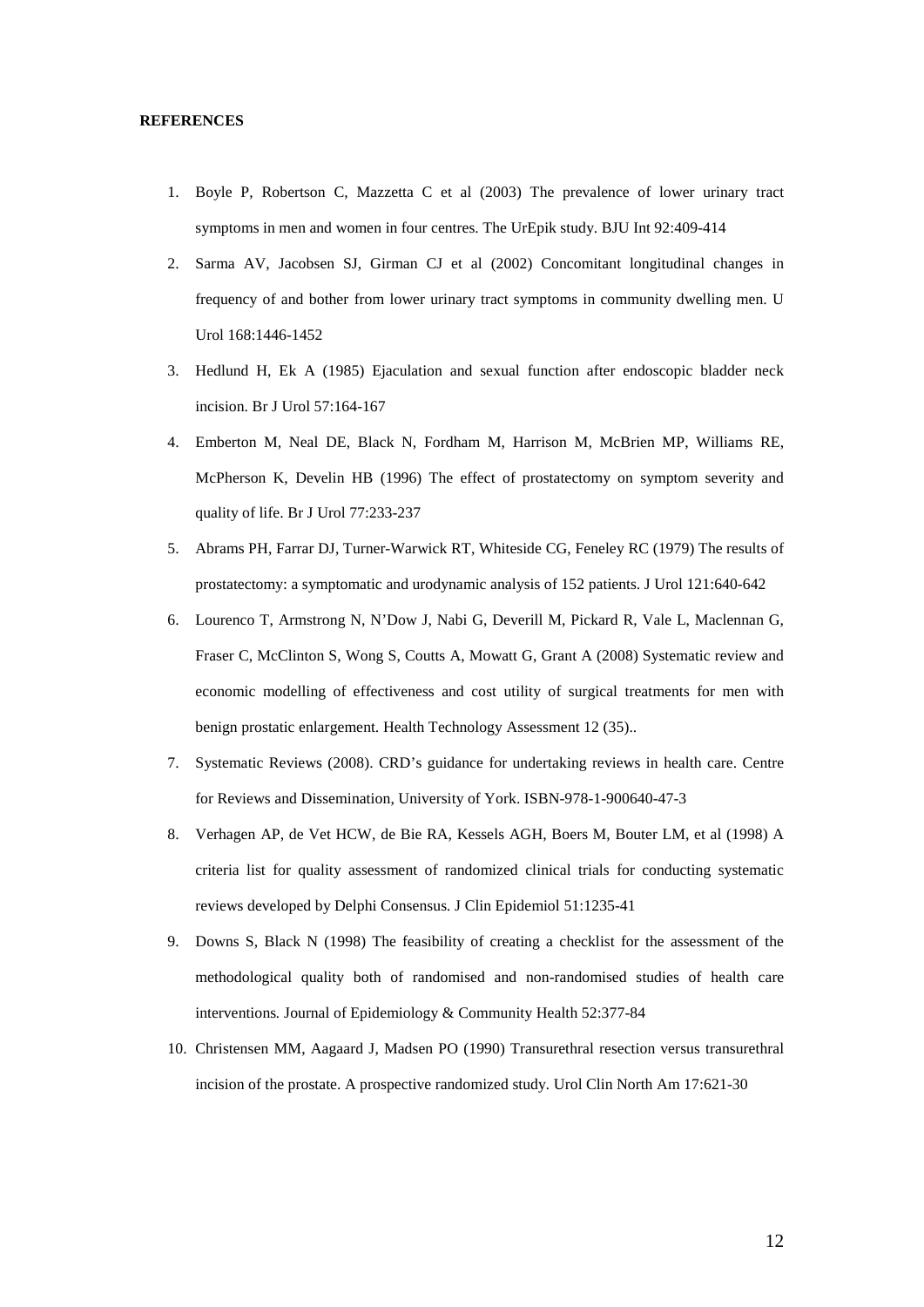- 11. Dorflinger T, Jensen FS, Krarup T, Walter S (1992) Transurethral prostatectomy compared with incision of the prostate in the treatment of prostatism caused by small benign prostate glands*.* Scand J Urol Nephrol 26:333-8
- 12. Hellstrom P, Lukkarinen O, Kontturi M (1986) Bladder neck incision or transurethral electroresection for the treatment of urinary obstruction caused by a small benign prostate? A randomized urodynamic study*.* Scand J Urol Nephrol 20:187-92
- 13. Jahnson S, Dalen M, Gustavsson G, Pedersen J (1998) Transurethral incision versus resection of the prostate for small to medium benign prostatic hyperplasia*.* Br J Urol 81:276-81
- 14. Nielsen HO (1988) Transurethral prostatotomy versus transurethral prostatectomy in benign prostatic hypertrophy. A prospective randomised study*.* Br J Urol 61:435-8
- 15. Riehmann M, Knes JM, Heisey D, Madsen PO, Bruskewitz RC (1995) Transurethral resection versus incision of the prostate: a randomized, prospective study*.* Urology 45:768-75
- 16. Saporta L, Aridogan IA, Erlich N, Yachia D (1996) Objective and subjective comparison of transurethral resection, transurethral incision and balloon dilatation of the prostate. A prospective study*.* Eur Urol 29:439-45
- 17. Soonawalla PF, Pardanani DS (1992) Transurethral incision versus transurethral resection of the prostate. A subjective and objective analysis*.* Br J Urol 70:174-7
- 18. Tkocz M, Prajsner A (2002) Comparison of long-term results of transurethral incision of the prostate with transurethral resection of the prostate, in patients with benign prostatic hypertrophy*.* Neurourol Urodyn 21:112-6
- 19. Li MK, Ng AS (1987) Bladder neck resection and transurethral resection of the prostate: a randomized prospective trial*.* J Urol 138:807-9
- 20. Rodrigo Aliaga M, Valls Blasco F, Jimenez Cruz JF (1998) Lasers as an alternative to the endoscopic surgery in BPH*.* Actas Urol Esp 22:17-22
- 21. Talic RF, El Tiraifi A, El Faqih SR, Abdel-Halim RE (2000) A prospective randomized study of the thick loop and standard wire-loop in transurethral prostatectomy: One year follow-up*.*  Journal of Endourology 14:A36
- 22. Zorn BH, Bauer JJ, Ruiz HE, Thrasher JB (1999) Randomised trial of safety and efficacy of transurethral resection of the prostate using contact laser versus electrocautery. Tech Urol 5:198-201